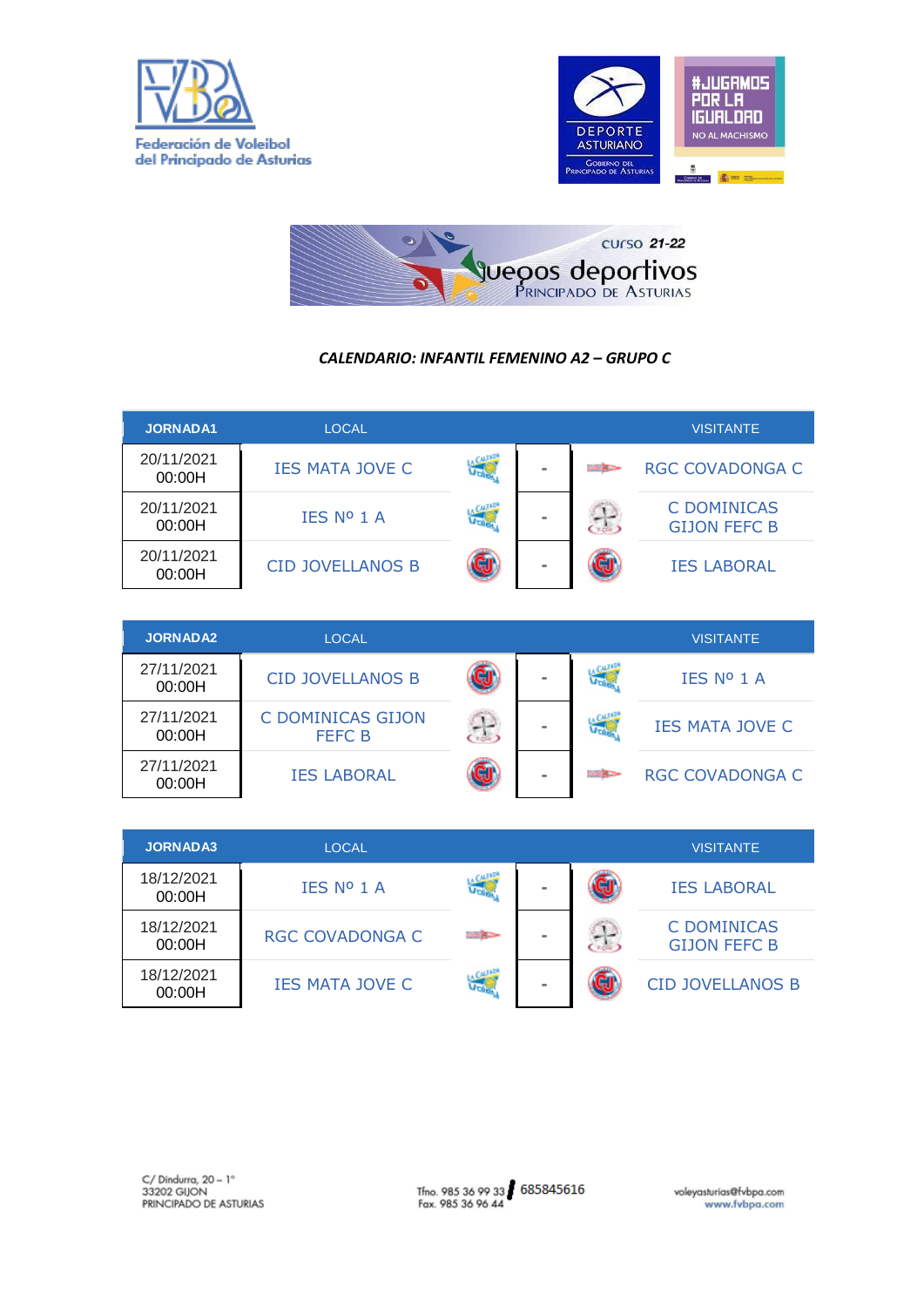



| <b>JORNADA4</b>      | <b>LOCAL</b>                       |                  |                    | <b>VISITANTE</b>                   |
|----------------------|------------------------------------|------------------|--------------------|------------------------------------|
| 29/01/2022<br>00:00H | <b>CID JOVELLANOS B</b>            |                  | <b>FIRST BUILT</b> | <b>RGC COVADONGA C</b>             |
| 29/01/2022<br>00:00H | <b>IES LABORAL</b>                 |                  | 운                  | C DOMINICAS<br><b>GIJON FEFC B</b> |
| 29/01/2022<br>00:00H | IES Nº 1 A                         |                  | 偏                  | <b>IES MATA JOVE C</b>             |
|                      |                                    |                  |                    |                                    |
|                      |                                    |                  |                    |                                    |
| <b>JORNADA5</b>      | <b>LOCAL</b>                       |                  |                    | <b>VISITANTE</b>                   |
| 05/02/2022<br>00:00H | C DOMINICAS GIJON<br><b>FEFC B</b> | $\sigma_{\rm s}$ |                    | <b>CID JOVELLANOS B</b>            |
| 05/02/2022<br>00:00H | <b>RGC COVADONGA C</b>             | <b>BAR KOR</b>   |                    | IES Nº 1 A                         |
| 05/02/2022<br>00:00H | <b>IES MATA JOVE C</b>             | CALLADA          |                    | <b>IES LABORAL</b>                 |

| <b>JORNADA6</b>      | <b>LOCAL</b>                       |                  |  | <b>VISITANTE</b>        |
|----------------------|------------------------------------|------------------|--|-------------------------|
| 12/02/2022<br>00:00H | <b>RGC COVADONGA C</b>             | <b>Built Bar</b> |  | <b>IES MATA JOVE C</b>  |
| 12/02/2022<br>00:00H | C DOMINICAS GIJON<br><b>FEFC B</b> |                  |  | IES Nº 1 A              |
| 12/02/2022<br>00:00H | <b>IES LABORAL</b>                 |                  |  | <b>CID JOVELLANOS B</b> |

| <b>JORNADA7</b>      | <b>LOCAL</b>           |               |            | <b>VISITANTE</b>                          |
|----------------------|------------------------|---------------|------------|-------------------------------------------|
| 19/02/2022<br>00:00H | <b>RGC COVADONGA C</b> | <b>Burnet</b> |            | <b>IES LABORAL</b>                        |
| 19/02/2022<br>00:00H | IES Nº 1 A             |               |            | <b>CID JOVELLANOS B</b>                   |
| 19/02/2022<br>00:00H | <b>IES MATA JOVE C</b> |               | <b>COL</b> | <b>C DOMINICAS</b><br><b>GIJON FEFC B</b> |